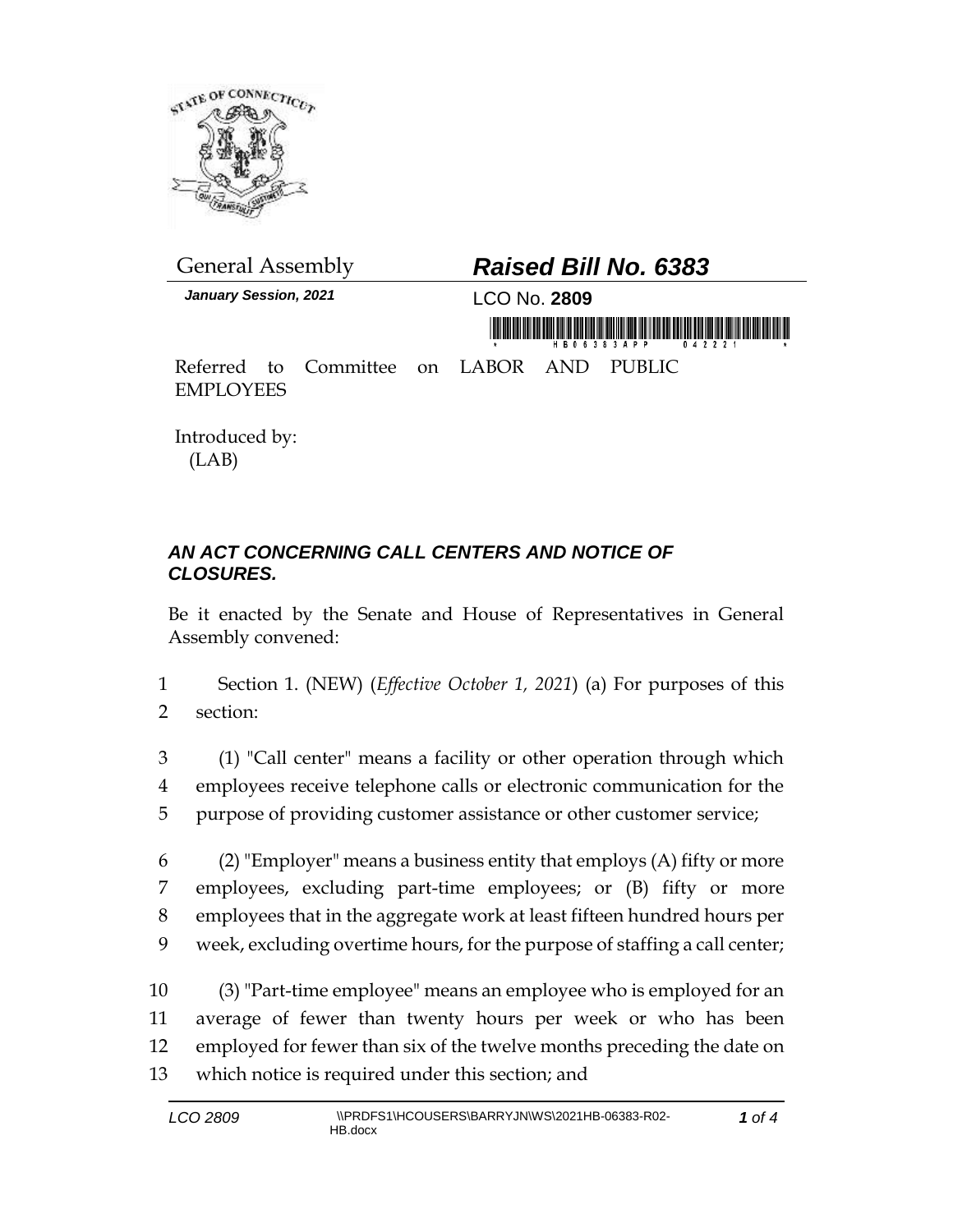(4) "Commissioner" means the Labor Commissioner.

 (b) A call center employer that intends to relocate a call center, or one or more facilities or operating units within a call center comprising not less than thirty per cent of the call center's or operating unit's total call volume, when compared to the previous twelve-month average call volume of operations or substantially similar operations, from this state to another state or a foreign country shall notify the commissioner at least one hundred days prior to such relocation.

 (c) A call center employer that violates subsection (b) of this section shall be subject to a civil penalty not to exceed ten thousand dollars for each day of such violation, except that the commissioner may reduce such amount for just cause shown.

 (d) The commissioner shall compile an annual list of each call center employer that relocated a call center, or one or more facilities or operating units within a call center comprising at least thirty per cent of the call center's total volume of operations, from this state to another state or a foreign country. The commissioner shall make such list available to the public and shall prominently display a link to such list on the Labor Department's Internet web site.

 (e) Except as provided in subsection (g) of this section and notwithstanding any other provision of the general statutes, a call center employer on the annual list compiled under subsection (d) of this section shall be ineligible for any direct or indirect state grants, state guaranteed loans, state tax benefits or other state financial support for a period of five years from the date such list is published.

 (f) Except as provided in subsection (g) of this section and notwithstanding any other provision of the general statutes, a call center employer on the annual list compiled under subsection (d) of this section shall remit the unamortized value of any state grant, guaranteed loan, state tax benefit or other state financial support such call center employer has received in the five-year period prior to the date such call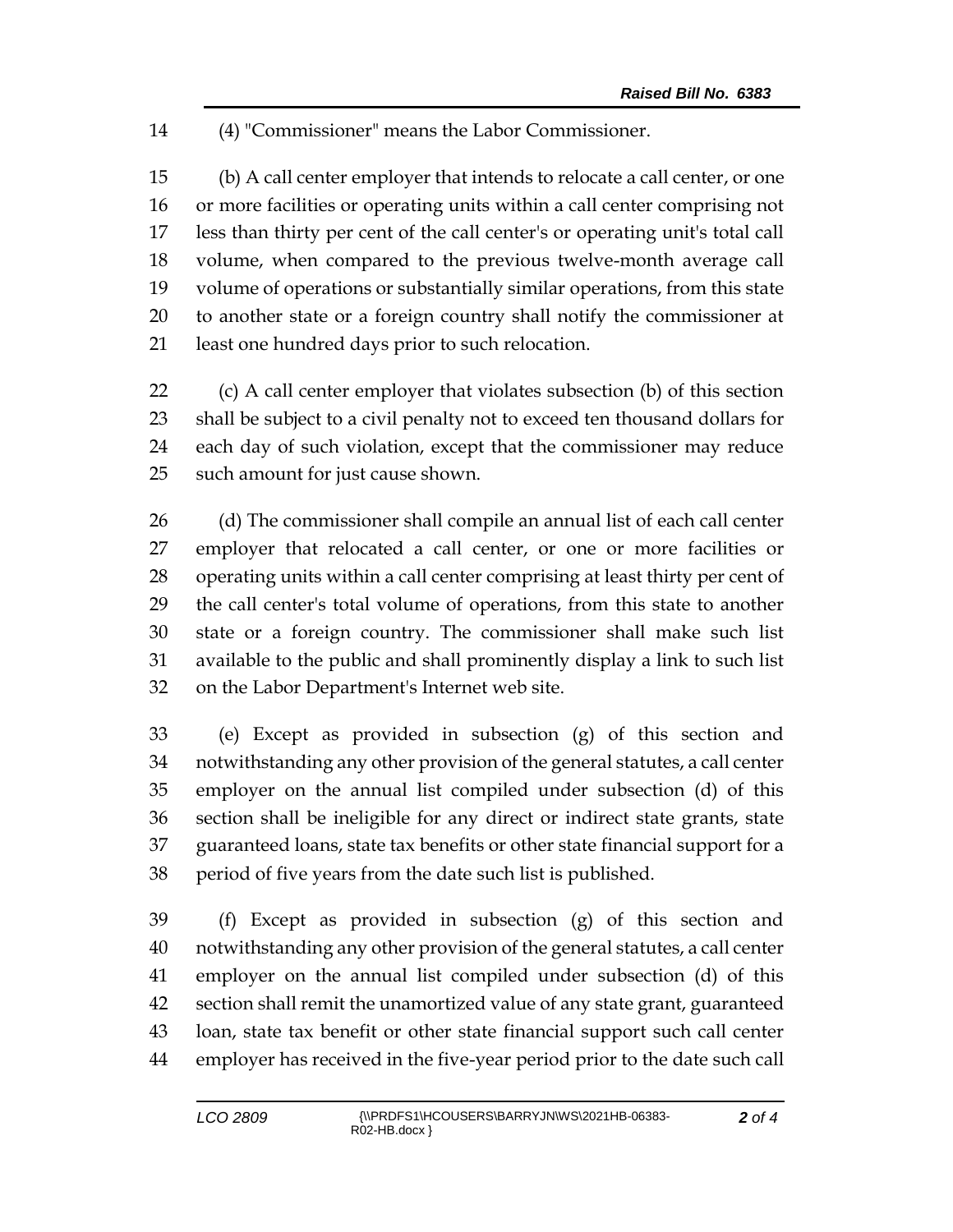center was placed on such list. Nothing in this section shall be deemed to prevent an employer from receiving any grant to provide training or other employment assistance to individuals who are selected as being in particular need of training or other employment assistance due to the transfer or relocation of the employer's call center, facility or operating units.

 (g) The commissioner, in consultation with the appropriate agency providing a loan or grant, may waive the remittance requirement under subsection (f) of this section if the employer demonstrates that such requirement would: (1) Threaten state or national security, (2) result in substantial job loss in this state, or (3) harm the environment.

 (h) The department head of each state agency shall ensure that for all new contracts or new agreements entered into on and after October 1, 2021, all state business-related call center and customer service work is performed by state contractors or other agents or subcontractors entirely within this state, except that, if any such contractor, other agent or subcontractor performs work outside this state and adds customer service employees who will perform work pursuant to such new contracts or agreements, such new employees shall immediately be employed within this state. Businesses subject to a contract or agreement agreed to prior to October 1, 2021, with terms extending beyond October 1, 2023, shall be subject to the provisions of this subsection if the contract or agreement is renewed.

 (i) No provision of this section shall be construed to permit withholding or denial of payments, compensation or benefits under any other provision of the general statutes, including, but not limited to, state unemployment compensation, disability payments or worker retraining or readjustment funds, to workers employed by employers that relocate from this state to another state or a foreign country.

 (j) Nothing in this section shall be construed as creating a private cause of action against an employer who has violated, or is alleged to have violated, any provision of this section.